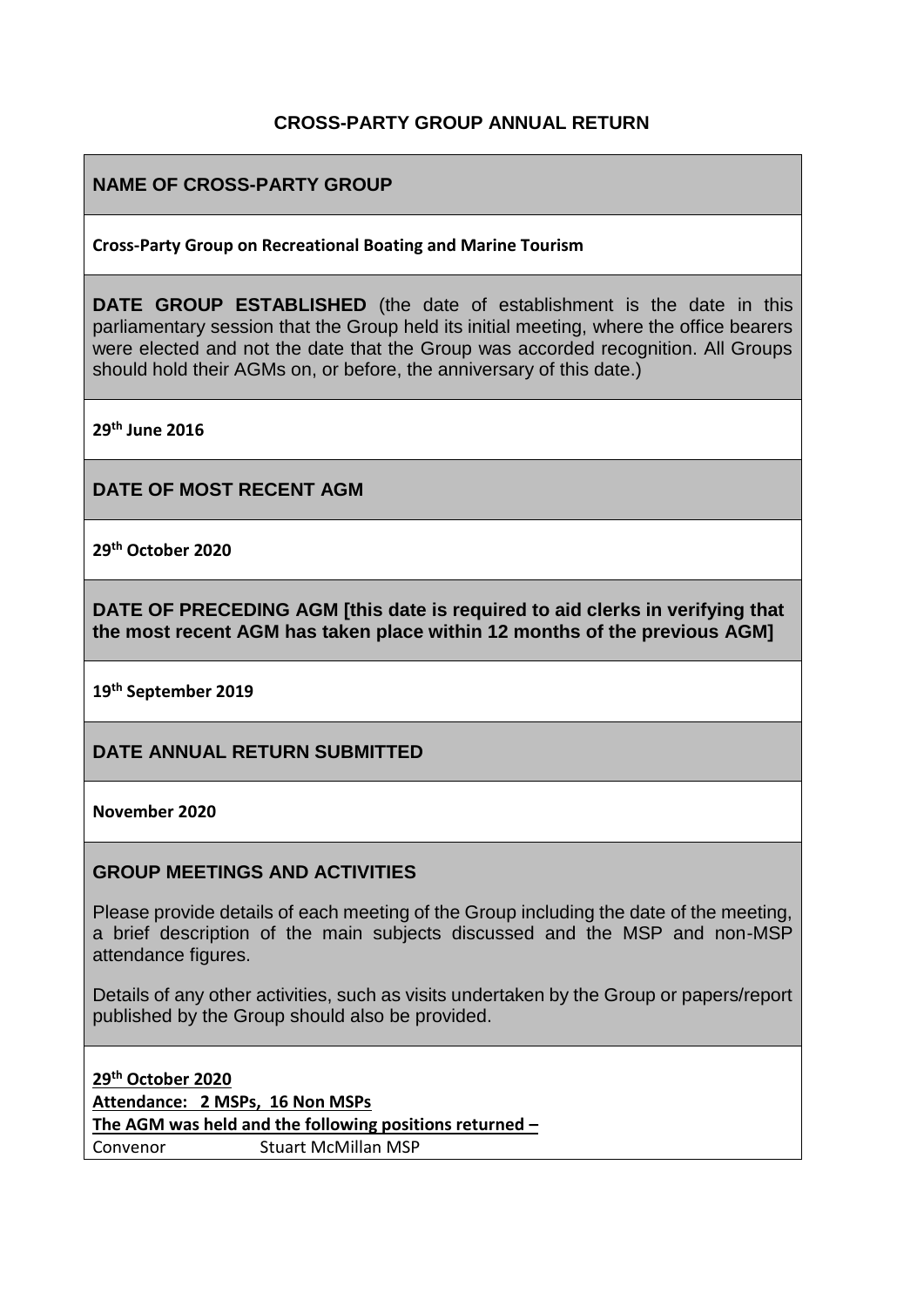Deputy Convenor Liam Kerr MSP Deputy Convenor Emma Harper MSP

**Ratification of the minutes of 26th June 2020 and 3rd March 2020 were also made.**

## **18th September 2020**

**Attendance: 1 MSPs, 17 Non MSPs**

Presentation was made by Dr Sebastien Chastin, Glasgow Caledonian University - Research on the impact of investing in regeneration along our canals on tackling health inequalities.

## **26th June 2020**

### **Attendance: 2 MSPs, 36 Non MSPs**

Discussions took place on the Impact of Coronavirus ((open discussion and sharing of information) and the Scottish Government Route map.

## **3 rd March 2020**

## **Attendance: 1 MSPs, 18 Non MSPs**

Presentation made by Calum Duncan, Marine Conservation Society on Marine Litter.

### **4 th December 2019**

## **Attendance: 3 MSPs, 16 Non MSPs**

There was a discussion on the Crown Estate Communities Fund.

## **19th September 2019**

### **Attendance: 3 MSPs, 26 Non MSPs**

Presentations by the following:

- o Keep Scotland Beautiful
- o Kinloch Castle Friends Association
- o West Coast Marine Tourism Collaboration

Stuart McMillan MSP (SNP)

Liam Kerr MSP (CON)

Clare Adamson MSP (SNP)

Jackie Baillie MSP (LAB)

Kenneth Gibson MSP (SNP)

Angus MacDonald MSP (SNP)

Joan McAlpine (SNP)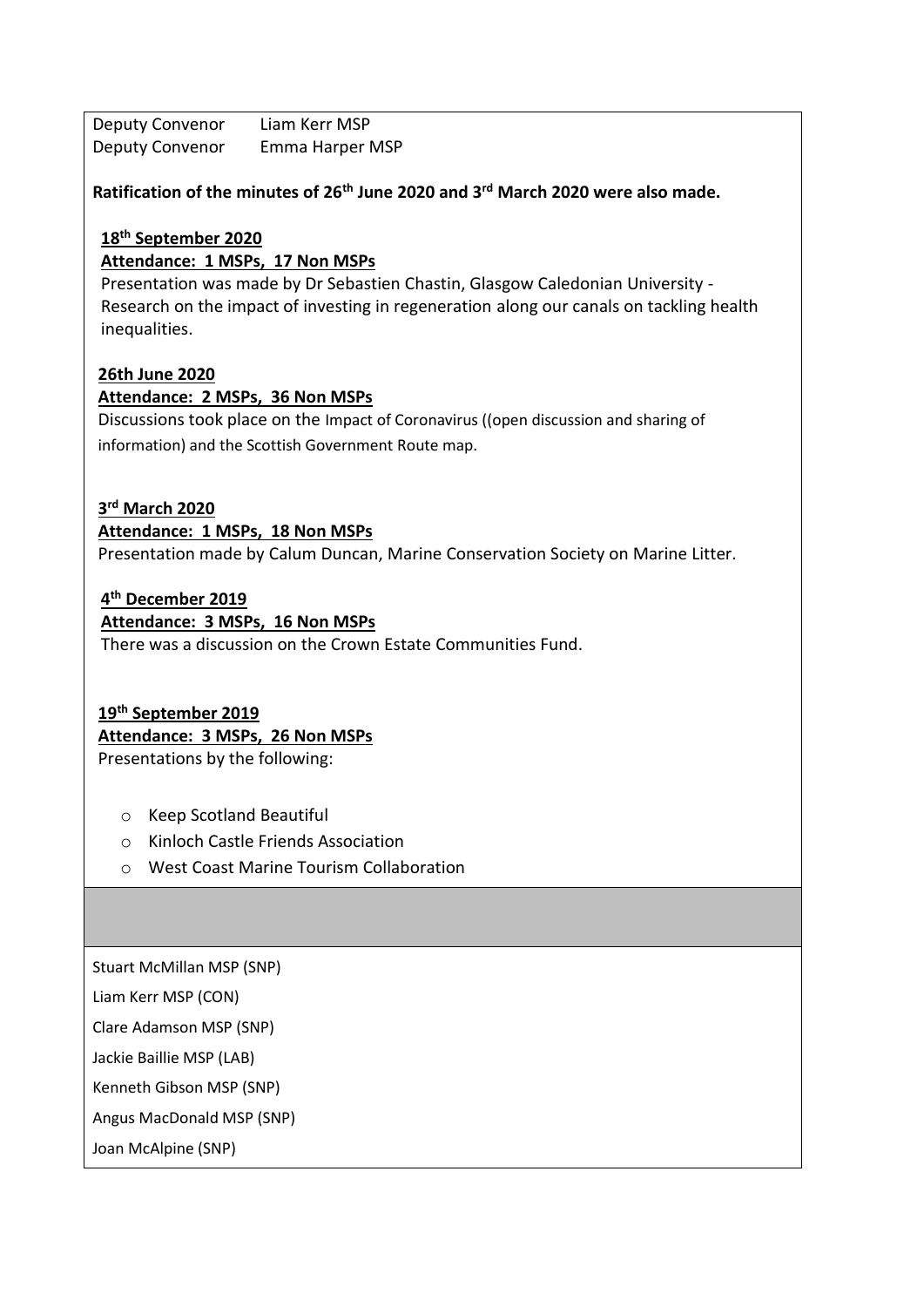John Finnie MSP (GREEN)

Lewis MacDonald MSP (LAB)

Liam McArthur MSP (LIB)

Alison Harris MSP (CON)

Emma Harper MSP (SNP).

## **NON-MSP MEMBERS OF THE GROUP**

For organisational members please provide only the name of the organisation, it is not necessary to provide the name(s) of individuals who may represent the organisation at meetings of the Group.

| Individuals   | <b>Gordon Daly</b>                                                                                                                                                                                                                                                                                                                                                                                                                                                                                                                                                                                                                                                                                                                                                                                |
|---------------|---------------------------------------------------------------------------------------------------------------------------------------------------------------------------------------------------------------------------------------------------------------------------------------------------------------------------------------------------------------------------------------------------------------------------------------------------------------------------------------------------------------------------------------------------------------------------------------------------------------------------------------------------------------------------------------------------------------------------------------------------------------------------------------------------|
| Organisations | <b>Blue Sea Consulting LLP</b><br><b>British Marine</b><br><b>British Marine Scotland</b><br><b>British Ports Association</b><br><b>British Divers Marine Life Rescue</b><br>Canalside Hub (Paddle sports liaison)<br><b>Clyde Cruising Club</b><br>Crown Estate Scotland<br><b>Cruise Scotland</b><br><b>Edinburgh Boat Charters</b><br><b>Edinburgh Canal Society</b><br>Forth Estuary Forum<br>Forth Yacht Clubs Association<br>Fort William Marina and Shoreline Company Ltd<br>Glenuig Inn<br>Glenuig and Samalaman Moorings Association<br><b>Gordon Ritchie Marketing</b><br>Hebridean Whale and Dolphin Trust<br>Holt Leisure Group<br>Holy Loch Port/Marina<br><b>Inland Waterways Association</b><br>Keep Scotland Beautiful<br>Kinloch Castle Friends Association<br>Kintyre Seasports |
|               | Largs Yacht Haven                                                                                                                                                                                                                                                                                                                                                                                                                                                                                                                                                                                                                                                                                                                                                                                 |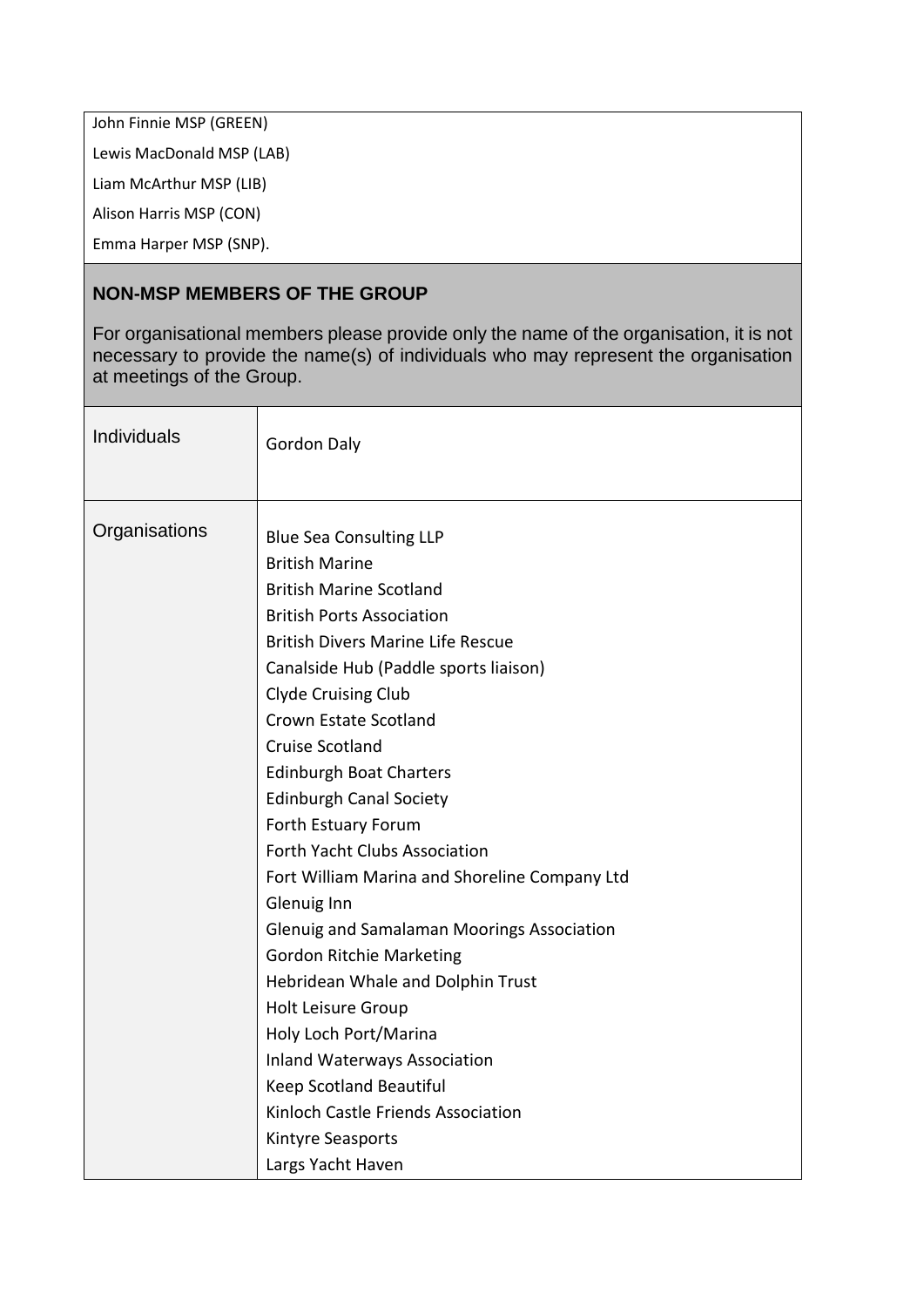| Linlithgow Union Canal Society                    |
|---------------------------------------------------|
| <b>Lowland Canals Association</b>                 |
| Lowland Canals Volunteer Group                    |
| <b>Marine Conservation Society</b>                |
| <b>Marine Scotland</b>                            |
| <b>National Trust for Scotland</b>                |
| Northern Light                                    |
| <b>Ocean Sailing Scotland</b>                     |
| Port Edgar Berth Holders Association              |
| <b>Re-Union Canal Boats Ltd</b>                   |
| <b>RoSPA</b>                                      |
| Royal Yachting Association Scotland               |
| Sail Scotland                                     |
| Scotboats                                         |
| Scottish Adventure Activities Forum               |
| <b>Scottish Canals</b>                            |
| <b>Scottish Canoe Association</b>                 |
| <b>Scottish Coastal Rowing Association</b>        |
| <b>Scottish Environment Link</b>                  |
| <b>Scottish Tourism Alliance</b>                  |
| Scottish Waterways for all Advisory Group         |
| Sea Cadet Association in Scotland                 |
| <b>Skills Development Scotland</b>                |
| Solway Firth Partnership                          |
| sportscotland                                     |
| <b>Stranraer Watersports Association</b>          |
| The Bridge 19-40 Union Canal Society              |
| <b>Tarbert Harbour Authority</b>                  |
| The Hebridean Whale Trail                         |
| Thomas Telford Corpach Marina                     |
| University of Highlands and Islands               |
| VisitScotland                                     |
| <b>Water Safety Scotland</b>                      |
| <b>West Coast Waters</b>                          |
| West Highland Anchorages and Moorings Association |
| <b>West Highland College</b>                      |
| Whale and Dolphin Conservation                    |
|                                                   |
|                                                   |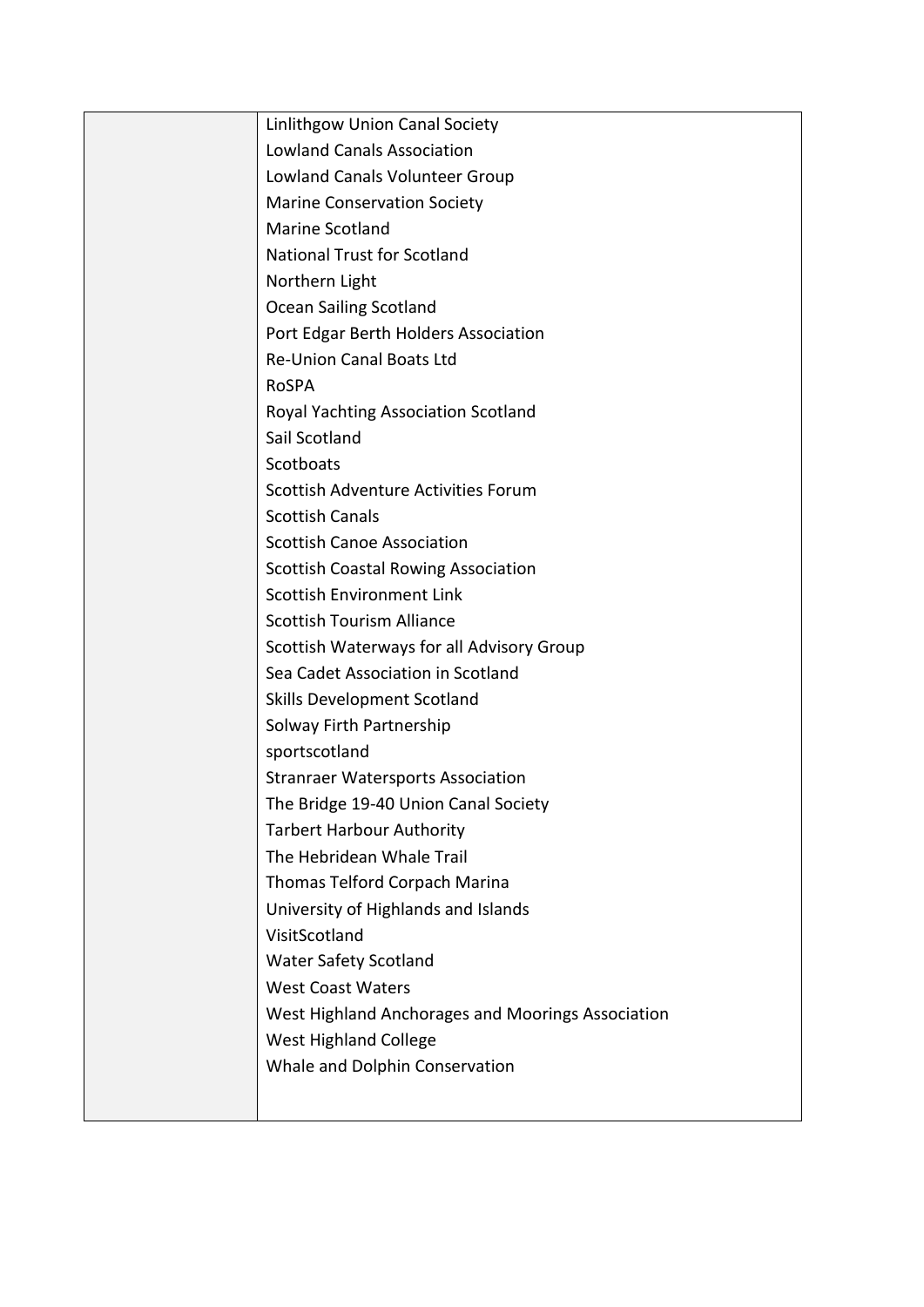# **GROUP OFFICE BEARERS**

Please provide names for all office bearers. The minimum requirement is that two of the office bearers are MSPs and one of these is Convener – beyond this it is a matter for the Group to decide upon the office bearers it wishes to have. It is permissible to have more than one individual elected to each office, for example, co-conveners or multiple deputy conveners.

| Convener               | <b>Stuart McMillan MSP</b>                                                   |
|------------------------|------------------------------------------------------------------------------|
| <b>Deputy Convener</b> | Liam Kerr MSP                                                                |
|                        | Emma Harper MSP                                                              |
| Secretary              | James Allan, Chief Executive Officer,<br>Royal Yachting Association Scotland |
|                        | Pauline McGrow, Senior Administrator,<br>Royal Yachting Association Scotland |
| Treasurer              | Not applicable                                                               |

# **FINANCIAL BENEFITS OR OTHER BENEFITS RECEIVED BY THE GROUP**

Please provide details of any financial or material benefit(s) received from a single source in a calendar year which has a value, either singly or cumulatively, of more than £500. This includes donations, gifts, hospitality or visits and material assistance such as secretariat support.

Details of material support should include the name of the individual providing support, the value of this support over the year, an estimate of the time spent providing this support and the name of the organisation that this individual is employed by / affiliated to in providing this support.

Groups should provide details of the date on which the benefit was received, the value of the benefit and a brief description of the benefit.

If the Group is not disclosing any financial information please tick the box to confirm that the Group has considered the support received, but concluded it totalled under the threshold for disclosure (£500).